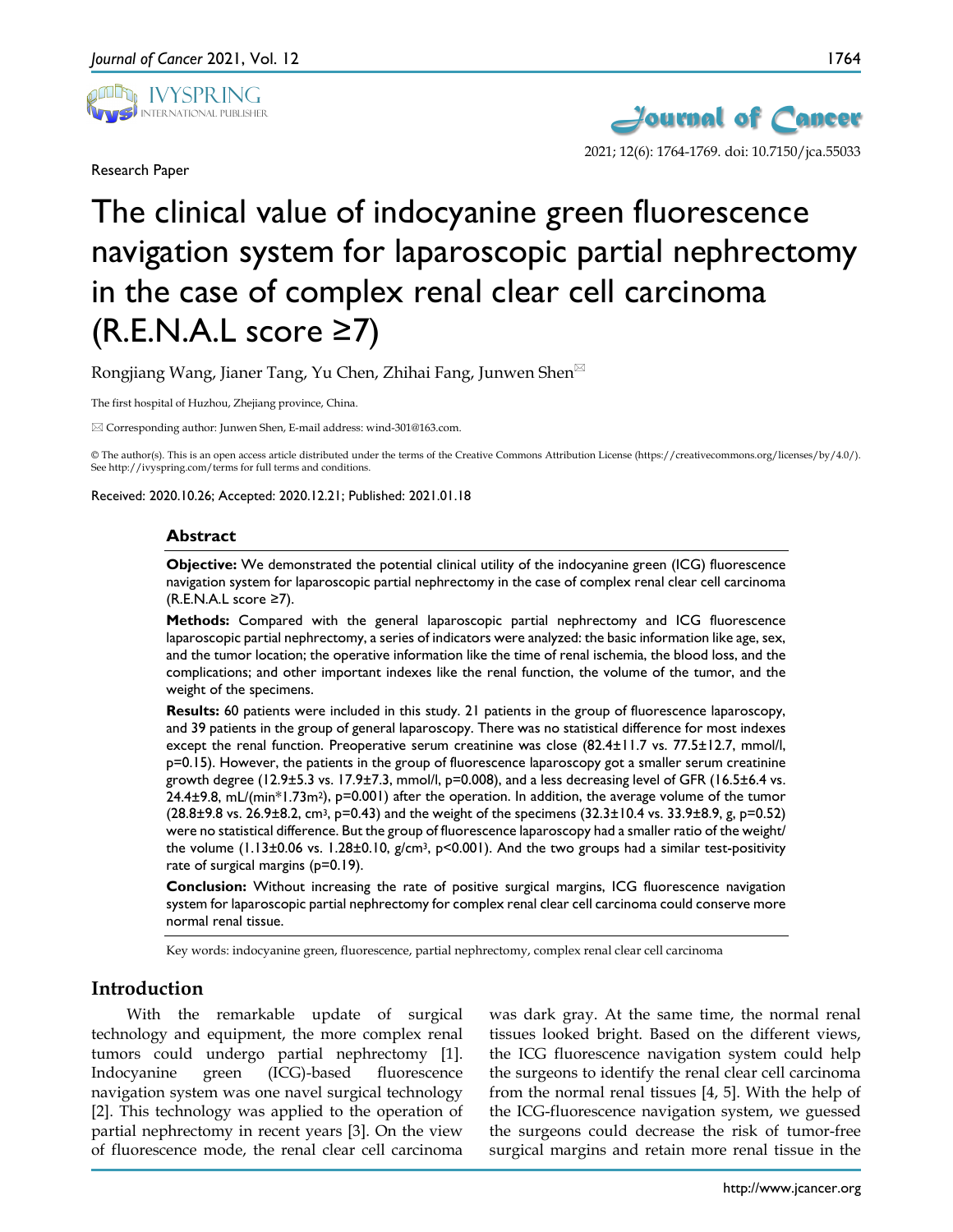partial nephrectomy.

Compared with general laparoscopic partial nephrectomy, this study aimed to evaluate the clinical value of the ICG- fluorescence navigation system for laparoscopic partial nephrectomy in case of complex renal clear cell carcinoma (R.E.N.A.L score ≥7).

## **Patients and methods**

### **Patient population**

We researched, for this study, all the patients who did the laparoscopic partial nephrectomy in our institution from 2017 to 2019. The patients, who not only had been histopathological prognostic as renal clear cell carcinoma but also had a radiological diagnosis of a complex renal mass (R.E.N.A.L score ≥7), were rolled into our retrospective study. The patients were divided into two groups, according to different surgical modalities (the ICG fluorescence navigation system for laparoscopic partial nephrectomy or general laparoscopic partial nephrectomy). The surgical protocol strictly followed clinical practice guidelines [6, 7] and the consent was signed by patients or family members before the operation. This study got approval from our institutional ethics committee.

#### **Complex renal tumor**

Preoperative imaging examinations for renal mass mainly included contrast-enhanced computed tomography (CT) within two weeks before the operation. The R.E.N.A.L nephelometry evaluation, based on the imaging of contrast-enhanced CT, was used for representing anatomical locations of renal mass. The tumor was considered complex renal neoplasm once the R.E.N.A.L score was greater than or equal to 7.

#### **General laparoscopic partial nephrectomy**

Assessed by tumor size, location, and the relation of the tumor to vascular structures, the laparoscopic surgical approach contained trans- and retroperitoneal. Firstly, the renal pedicles were carefully isolated. Secondly, the surface of the renal tumor was exposed, and the border was identified carefully by the surgeons' eyes between the normal tissue and the tumor. Thirdly, renal ischemia was produced by renal artery occlusion using artery clips. A wedge resection of the tumor was performed with scissors. Absorbable sutures were used to close the renal incision. Fourthly, artery clips were loosened and renal color change was monitored to confirm blood reflow. In case prolonged bleeding persisted from the incision, further hemostasis was necessary by using a bipolar electric coagulator or staple the incision.

### **The ICG- fluorescence navigation system for laparoscopic partial nephrectomy**

Compared with general laparoscopy, the ICG fluorescence navigation system for laparoscopic partial nephrectomy needed to use special device displays and contrast agents. We made use of PINPOINT system laparoscopic camera and device displays, which contained not only the general mode of white light but also the fluorescence mode of green light, colorful light, black and white light. And the indocyanine green (ICG) was the necessary contrast agent. The surgical procedure was following. Firstly, the renal pedicles were carefully isolated. Secondly, the surface of the renal tumor was exposed. Thirdly, approximately 20-30 seconds after intravenous injection of ICG (1 ml), the renal artery was occluded by artery clips. In the fluorescence mode, the renal tumor (only for renal clear cell carcinoma) was darker than the surrounding normal tissue. And the border was easily and immediately recognized in the light of green or black and white. The whole wedge resection of the tumor was performed under the fluorescence mode of green light. After removing the renal tumor, three lights of fluorescence mode were alternately used to ensure complete tumor resection. In the end, the renal incision was close and artery clips were loosened.



**Figure 1.** The vision of the PINPOINT system laparoscopic camera and device displays.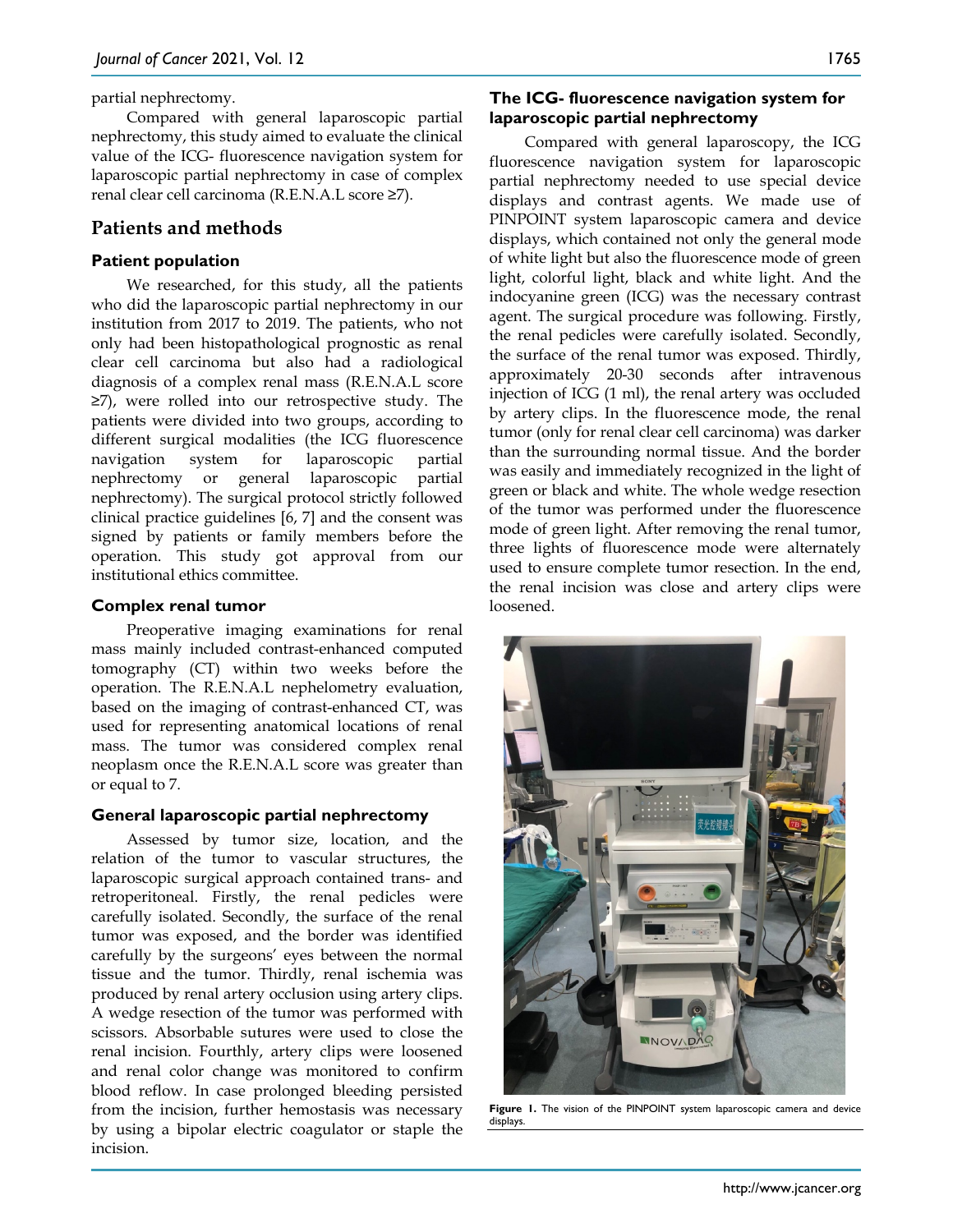#### **Data collected**

To evaluate the surgical efficacy and complications of two different operations, the following data were collected. 1) Basic information: age, sex, and body mass index; 2) Tumor anatomical location: the maximum tumor diameter from contrast-enhanced CT imaging, tumor side, tumor location, and the complexity of tumors according to the R.E.N.A.L nephelometry score; 3) The degree of malignancy: the TNM stage; 4) The information of the operation: the operative time, the time of renal ischemia, the volume of the tumor which was measured in fresh specimens, the weight of the whole fresh specimens, and the weight/the volume of fresh specimens was calculated; 5) Blood loss: the blood loss during the operation, preoperative hemoglobin, and hemoglobin within 72 hours postoperatively. ΔHemoglobin was calculated subtracting postoperative hemoglobin from preoperative hemoglobin; 6) Renal function estimation: serum creatinine preoperatively, serum creatinine within 72 hours postoperatively, the lever of Glomerular Filtration Rate (GFR) preoperatively, and the lever of GFR within 72 hours postoperatively. We used the Modification of Diet in Renal Disease (MDRD) formula to assess the level of GFR. ΔSerum creatinine was calculated subtracting preoperative serum creatinine from postoperative serum creatinine. In the same way, ΔGFR was also calculated. 7) The complication: perioperative complications, postoperative complications as classified according to the Clavien system. 8) The prognostic information: the number of surgical margins, and the number of recurrences in the sixth month initial postoperatively. The patients were required to do the contrastenhanced CT imaging of kidney and lung six months after the operation.



**Figure 2.** The vision of the ICG-fluorescence navigation system for laparoscopic partial nephrectomy. 1: The vision of the renal tumor in the white light. 2: The vision of the renal tumor in the green model. 3: The vision of the renal tumor in the color model. 4: The vision of the renal tumor in the black and white model. Compared with the normal renal tissue, the renal clear cell cancer looked obviously "darker".

#### **Statistical analysis**

SPSS25.0 statistical software was used to process the data, and the T-test was adopted for calculation data comparison and  $\chi^2$  test for enumeration data comparison, where P<0.05 was defined as a statistically significant difference.

## **Results**

Ultimately, 60 patients were identified and retrospectively analyzed. 21 patients underwent the fluorescence laparoscopic partial nephrectomy, while the rest 39 patients were performed the general laparoscopic partial nephrectomy. All 60 patients were performed by two experienced surgeons. There were no differences in baseline variables between the two groups (**Table 1**).

All the enrolled patients had complex renal mass  $(R.E.N.A.L score \ge 7)$ , and the difficulty of the surgery for two groups was very close. The R.E.N.A.L score for the group of fluorescence laparoscopy was 7.9±0.8, while the R.E.N.A.L score for the group of general laparoscopy was 8.0±0.7 (P=0.56) (**Table 1**).

**Table 1.** The basic variables between the two groups

|                                                                                                   | The group of<br>fluorescence<br>laparoscopy<br>$(n=21)$ | The group of<br>general<br>laparoscopy<br>$(n=39)$ | $\boldsymbol{P}$<br>value |
|---------------------------------------------------------------------------------------------------|---------------------------------------------------------|----------------------------------------------------|---------------------------|
| Age (year)                                                                                        | $61.1 \pm 8.4$                                          | $62.7 \pm 6.7$                                     | 0.43                      |
| Sex (male/female, n)                                                                              | 11/10                                                   | 20/19                                              | 0.94                      |
| Body mass index                                                                                   | $23.3 \pm 1.9$                                          | $23.9 \pm 2.0$                                     | 0.27                      |
| The tumor anatomical location                                                                     |                                                         |                                                    |                           |
| the maximum diameter in CT, cm $4.4 \pm 0.5$                                                      |                                                         | $4.3 \pm 0.5$                                      | 0.39                      |
| Anterior face/postior face, n                                                                     | 12/9                                                    | 21/18                                              | 0.81                      |
| Tumor location:<br>superior/intermediate/lower, n                                                 | 8/8/5                                                   | 8/15/16                                            | 0.25                      |
| Tumor growth: >50% exophytic,<br><50% exophytic, n                                                | 6/15                                                    | 15/24                                              | 0.44                      |
| The distance between the tumor<br>boundary and renal collecting<br>ducts: >7 mm, 4-7 mm, <4 mm, n | 2/12/7                                                  | 3/17/19                                            | 0.24                      |
| The RENAL score                                                                                   | $7.9 \pm 0.8$                                           | $8.0 \pm 0.7$                                      | 0.56                      |

Focusing on the ischemia techniques, all the patients underwent global ischemia. The time of renal ischemia was 27.2±3.6 mins for the group of fluorescence laparoscopy, and 27.9±3.2 mins for the group of general laparoscopy (p=0.45) (**Table 2**).

The average blood loss for the group of fluorescence laparoscopy was 48.2±9.7 ml. In contrast, the average blood loss for the group of general laparoscopy was 47.4±7.1 ml (p=0.72). Compared with another index of hemoglobin variable between preoperation and postoperation, two groups still had similar results (13.5±4.8 vs 14.6±3.9, g/l, p=0.35).

By measuring the border of the tumor in the specimens, the length, the breadth, and the altitude of the tumor were recorded. The volume of the tumor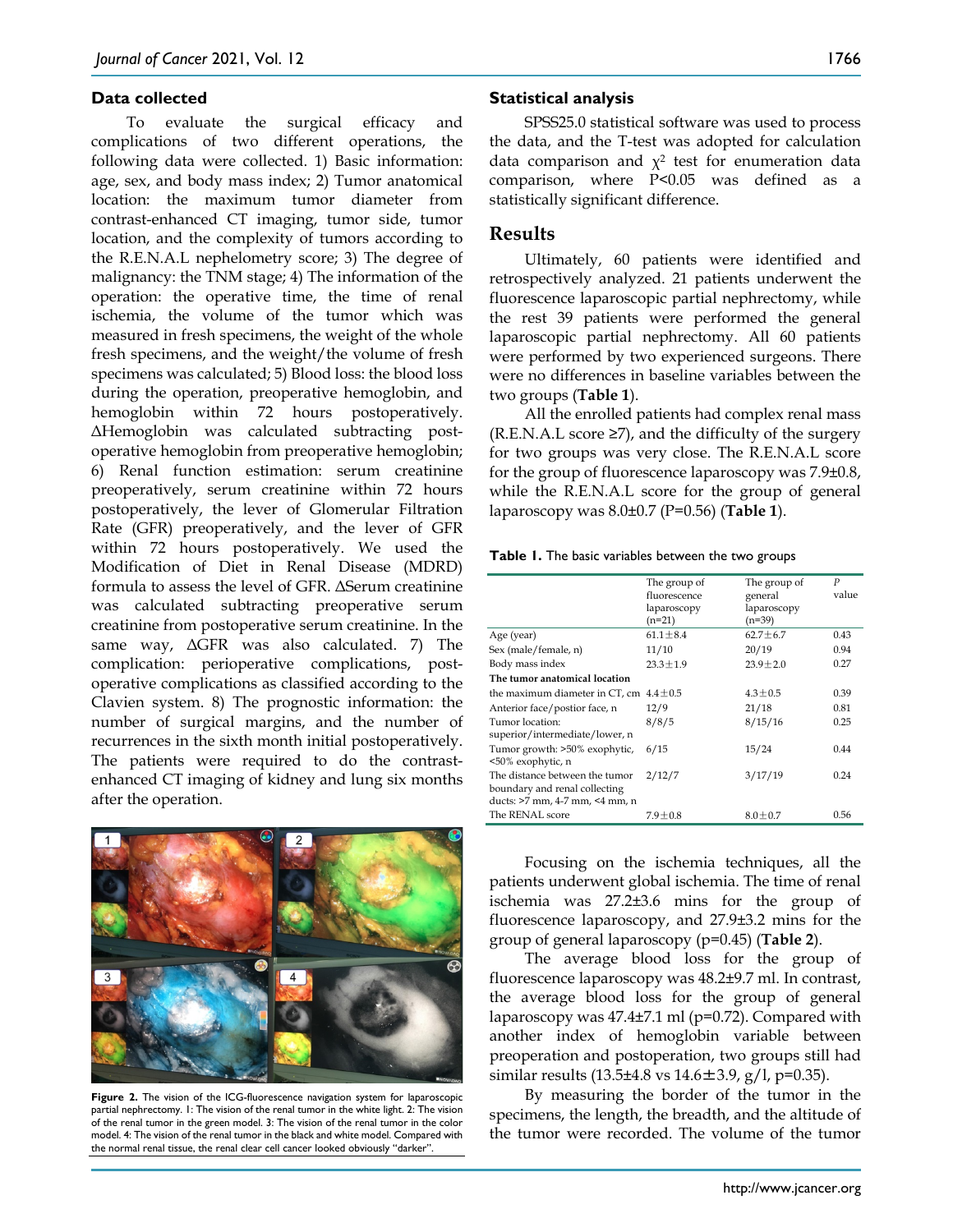was calculated (the volume =the length\* the breadth\* the altitude/2,  $\text{cm}^3$ ). The average volume of the tumor for the group of fluorescence laparoscopy was 28.8±9.8 cm3, while the group of general laparoscopy had a smaller average volume (26.9±8.2 cm<sup>3</sup>, p=0.43). At the same time, the specimen got weighed with an electronic weighing balance (the group of fluorescence laparoscopy: 32.3±10.4 g, the group of general laparoscopy: 33.9±8.9 g, p=0.52). However, the group of fluorescence laparoscopy had a smaller ratio of the weight/ the volume (1.13±0.06 vs. 1.28±0.10, g/cm3, p<0.001) (**Table 2**).

| Table 2. The operative variables between the two groups |  |  |  |  |  |
|---------------------------------------------------------|--|--|--|--|--|
|---------------------------------------------------------|--|--|--|--|--|

|                                              | The group of<br>fluorescence<br>laparoscopy<br>$(n=21)$ | The group of<br>general<br>laparoscopy<br>$(n=39)$ | $\overline{P}$<br>value |
|----------------------------------------------|---------------------------------------------------------|----------------------------------------------------|-------------------------|
| The operative time (min)                     | 123.3±13.5                                              | 119.5±9.5                                          | 0.21                    |
| The time of renal ischemia (min)             | $27.2 + 3.6$                                            | $27.9 + 3.2$                                       | 0.45                    |
| The volume of the tumor (cm <sup>3</sup> )   | $28.8 + 9.8$                                            | $26.9 + 8.2$                                       | 0.43                    |
| The weight of the fresh specimens (g)        | $32.3 \pm 10.4$                                         | $33.9 \pm 8.9$                                     | 0.52                    |
| The weight/the volume $(g/cm3)$              | $1.13 \pm 0.06$                                         | $1.28 + 0.10$                                      | < 0.001                 |
| T stage: T1a/T1b, n                          | 5/16                                                    | 17/22                                              | 0.13                    |
| Blood loss (ml)                              | $48.2{\pm}9.7$                                          | $47.4 + 7.1$                                       | 0.72                    |
| Preoperative hemoglobin $(g/l)$              | $138.2{\pm}7.5$                                         | $138.3 \pm 6.0$                                    | 0.93                    |
| $\Delta$ Hemoglobin (g/l)                    | $13.5 + 4.8$                                            | $14.6 + 3.9$                                       | 0.35                    |
| Perioperative complications, n               | 1                                                       | 4                                                  | 0.46                    |
| Postoperative complications according to 2/0 |                                                         | 4/1                                                | 0.75                    |
| the Clavien system: $\geq 3$ , <3, n         |                                                         |                                                    |                         |

**Table 3.** The functional variables and prognostic information between the two groups

|                                                           | The group of<br>fluorescence<br>laparoscopy<br>$(n=21)$ | The group of<br>general<br>laparoscopy<br>$(n=39)$ | P<br>value |
|-----------------------------------------------------------|---------------------------------------------------------|----------------------------------------------------|------------|
| Preoperative serum creatinine (mmol/l)                    | $82.4 + 11.7$                                           | 77.5±12.7                                          | 0.15       |
| $\Delta$ serum creatinine (mmol/l)                        | $-12.9 + 5.3$                                           | $-17.9 + 7.3$                                      | 0.008      |
| The lever of GFR preoperatively<br>$(mL/(min*1.73 m2))$   | $106.6 + 20.1$                                          | $114.1 + 20.1$                                     | 0.17       |
| $\Delta$ the lever of GFR (mL/(min*1.73 m <sup>2</sup> )) | $16.5 + 6.4$                                            | $24.4 + 9.8$                                       | 0.001      |
| The number of surgical margins (n)                        | $\Omega$                                                | 3                                                  | 0.19       |
| The number of recurrences (n)                             | 0                                                       | 2                                                  | 0.29       |

3 patients had surgical margins, and 2 patients had recurrences six months later in the group of general laparoscopy. In contrast, no patients had surgical margins or got recurrences in the group of fluorescence laparoscopy (**Table 3**).

4 patients had perioperative complications in the group of general laparoscopy: 3 patients had the urinary fistula, and 1 patient needed to do the artery selective embolization. While only 1 patient had a urinary fistula in the group of fluorescence laparoscopy. Clinical symptoms of urinary fistula for 4 patients got improved 1-3 months later. Because of repeated hematemesis after the operation, 1 patient in the group of general laparoscopy did the digestive endoscopy (Clavien ≥3). In comparison, no patient in the group of fluorescence laparoscopy had postoperative complications with Clavien ≥3 (**Table 2**).

Both of the preoperative serum creatinine and the lever of GFR were similar for two groups. But the patients in the group of fluorescence laparoscopy got a smaller serum creatinine growth degree (12.9±5.3 vs.  $17.9\pm7.3$ , mmol/l, p=0.008), and a less decreasing level of GFR (16.5±6.4 vs. 24.4±9.8, mL/(min\*1.73 m2), p=0.001) (**Table 3**).

## **Discussion**

For complex renal malignant tumors, partial nephrectomy still had several challenges and difficulties [8]. Juan Garisto [9] had made an in-depth contrast between robot-assisted partial nephrectomy and traditional open partial nephrectomy. Specifically, his results suggested that a significant decrease in the estimated glomerular filtration rate was observed from the preoperative to postoperative period, regardless of the approach. Several studies [10, 11] revealed that various complications associated with complex renal tumors cannot be ignored. The risk of urine leakage, renal hematomas, and surgical margins increased significantly.

To significantly decrease the rate of postoperative recurrence, the thorough removal of tumors was important. This meant that some normal tissues inevitably needed to be resected in the process of the operation. While retaining residual renal function, we attempted to remove the normal renal tissue as little as possible. The balance cannot easily be resolved for the surgeons. With the rapid development of surgical instruments, navigational aids had been a new choice for surgeons [12, 13]. At the time being, intraoperative ultrasound positioning had become widely used in clinical practice [14]. Preoperative CT three-dimensional reconstruction may be a safe and effective procedure [15]. However, the optimal surgical procedure for complex renal malignant tumors was currently unknown. From our experience, the ICG-based fluorescence navigation system could probably be the most suitable treatment.

Firstly, the ICG was combined with hemoglobin in the blood via intravenous injection. Secondly, ICG could be transported into major organs (for example, liver, kidney, spleen) because of the blood circulation [16]. The sequential changes of ICG particle were transported into proximal tubule cells by such mechanisms as clearance by lymphatic drainage from the kidney after intravenous injection. This phenomenon likely explained why fluorescent signals were detectable in a normal kidney, where bilitranslocase functions in a pivotal role as a carrier protein of ICG [17]. On the other hand, the loss of ICG-based fluorescence in a kidney tumor could be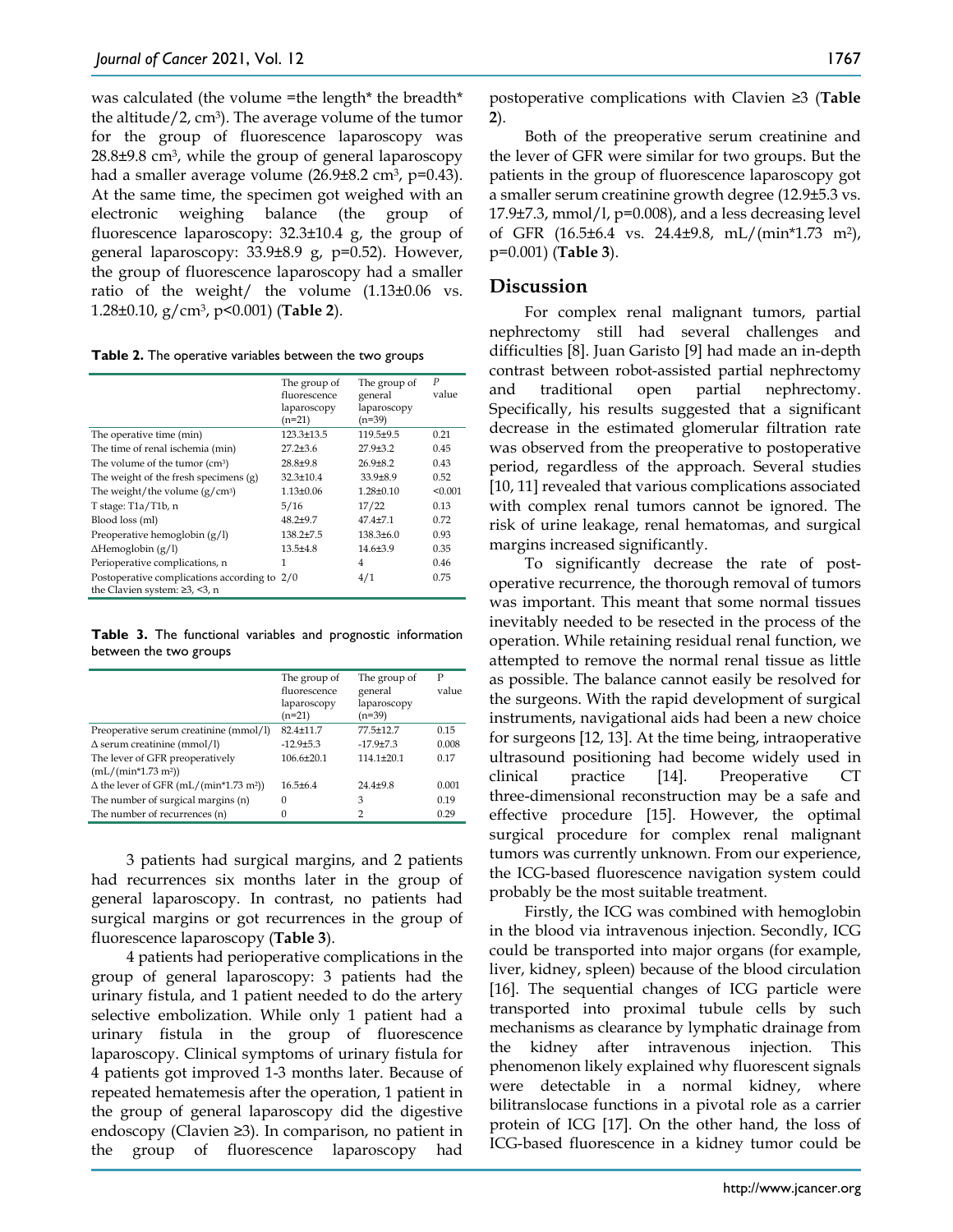attributed to functional impairment of bilitranslocase in cancer tissue. Previous studies showed that the loss of ICG-based fluorescence only appeared in renal clear cell carcinoma [18, 19]. Our clinical practice also presented that only renal clear cell carcinoma looked dark in the fluorescence mode. While other renal carcinomas, like eosinophilic renal carcinomas or papillary renal cell carcinoma, looked as bright as the normal renal tissues. We found 20-30 seconds after ICG intravenous injection might a perfect timing for renal ischemia. About 15-20 seconds after ICG intravenous injection, ICG by the passage of hemoglobin, traveled into the kidney (in the fluorescence mode, the renal arteries began to get development). 20-30 seconds after ICG intravenous injection, the renal vein began to develop, which meant that ICG was excreted primarily through the kidney. The largest degree of ICG was intensely detained in renal tissue if the renal artery was clamped at 20-30 seconds after ICG intravenous injection. A large variety of ICG in the kidney ensured that the normal renal tissue kept bright imaging and the clear border between the renal clear cell carcinoma and normal tissue.

Our study proved the value of the ICG-based fluorescence navigation system for laparoscopic partial nephrectomy in the case of complex renal clear cell carcinoma. Firstly, compared to general laparoscopic surgery, the fluorescence adjuvant laparoscopic surgery had a better postoperative renal function. The group of fluorescence laparoscopy had a more health serum creatinine and the lever of GFR. Secondly, the group of fluorescence laparoscopy had a smaller number of the weight/ the volume. The small index of the weight/ the volume represented that the fluorescence adjuvant laparoscopic surgery preserved a more physiological renal tissue. Thirdly, the fluorescence adjuvant laparoscopic surgery helped surgeons identify the border of the complex renal tumor and reduced the probability of positive surgical resection margins. However, there was no statistical difference for positive surgical margins between the two groups in our study.

# **Conclusion**

ICG fluorescence for laparoscopic partial nephrectomy could conserve more normal renal tissue without increasing the rate of positive surgical margins. In the complex renal clear cell carcinoma, ICG fluorescence for laparoscopic partial nephrectomy had trivial effect modification on renal function.

# **Acknowledgements**

## **Ethic announcement**

This study got approval from our institutional ethics committee.

## **Funding**

The medicine and health program of Zhejiang province (2021KY345); and, the public welfare projects of Huzhou Science and Technology Bureau (2020GY03).

## **Contributions**

- Rongjiang Wang: designed the study and wrote the paper;
- Jianer Tang: did the operation;
- Yu Chen: collected the data;
- Zhihai Fang: did the statistical analysis;
- Junwen Shen: edited the paper.

# **Competing Interests**

The authors have declared that no competing interest exists.

# **References**

- 1. Shingarev R, Jaimes EA. Renal cell carcinoma: new insights and challenges for a clinician scientist. American journal of physiology Renal physiology. 2017; 313: F145-f54.
- 2. Mangano A, Masrur MA, Bustos R, Chen LL, Fernandes E, Giulianotti PC. Near-Infrared Indocyanine Green-Enhanced Fluorescence and Minimally Invasive Colorectal Surgery: Review of the Literature. Surgical technology international. 2018; 33: 77-83.
- 3. Mangano A, Gheza F, Chen LL, Minerva EM, Giulianotti PC. Indocyanine Green (Icg)-Enhanced Fluorescence for Intraoperative Assessment of Bowel Microperfusion During Laparoscopic and Robotic Colorectal Surgery: The Quest for Evidence-Based Results. Surgical technology international. 2018; 32: 101-4.
- 4. Pandey A, Dell'Oglio P, Mazzone E, Mottrie A, Geert De N. Usefulness of the Indocyanine Green (ICG) Immunofluorescence in laparoscopic and robotic partial nephrectomy. Archivos espanoles de urologia. 2019; 72: 723-8.
- 5. Simone G, Tuderti G, Anceschi U, Ferriero M, Costantini M, Minisola F, et al. "Ride the Green Light": Indocyanine Green-marked Off-clamp Robotic Partial Nephrectomy for Totally Endophytic Renal Masses. European urology. 2019; 75: 1008-14.
- 6. Mottet N, Bellmunt J, Bolla M, Briers E, Cumberbatch MG, De Santis M, et al. EAU-ESTRO-SIOG Guidelines on Prostate Cancer. Part 1: Screening, Diagnosis, and Local Treatment with Curative Intent. European urology. 2017; 71: 618-29.
- 7. Gillessen S, Attard G, Beer TM, Beltran H, Bossi A, Bristow R, et al. Management of Patients with Advanced Prostate Cancer: The Report of the Advanced Prostate Cancer Consensus Conference APCCC 2017. European urology. 2018; 73: 178-211.
- 8. Larcher A, Capitanio U, De Naeyer G, Fossati N, D'Hondt F, Muttin F, et al. Is Robot-assisted Surgery Contraindicated in the Case of Partial Nephrectomy for Complex Tumours or Relevant Comorbidities? A Comparative Analysis of Morbidity, Renal Function, and Oncologic Outcomes. European urology oncology. 2018; 1: 61-8.
- 9. Garisto J, Bertolo R, Dagenais J, Sagalovich D, Fareed K, Fergany A, et al. Robotic versus open partial nephrectomy for highly complex renal masses: Comparison of perioperative, functional, and oncological outcomes. Urologic oncology. 2018; 36: 471.e1-.e9.
- 10. Kim JK, Lee H, Oh JJ, Lee S, Hong SK, Lee SE, et al. Comparison of robotic and open partial nephrectomy for highly complex renal tumors (RENAL nephrometry score ≥10). PloS one. 2019; 14: e0210413.
- 11. Buffi NM, Saita A, Lughezzani G, Porter J, Dell'Oglio P, Amparore D, et al. Robot-assisted Partial Nephrectomy for Complex (PADUA Score ≥10) Tumors: Techniques and Results from a Multicenter Experience at Four High-volume Centers. European urology. 2020; 77: 95-100.
- 12. van Oostenbrugge TJ, Runneboom W, Bekers E, Heidkamp J, Langenhuijsen JF, Veltien A, et al. MRI as a tool to assess surgical margins and pseudocapsule